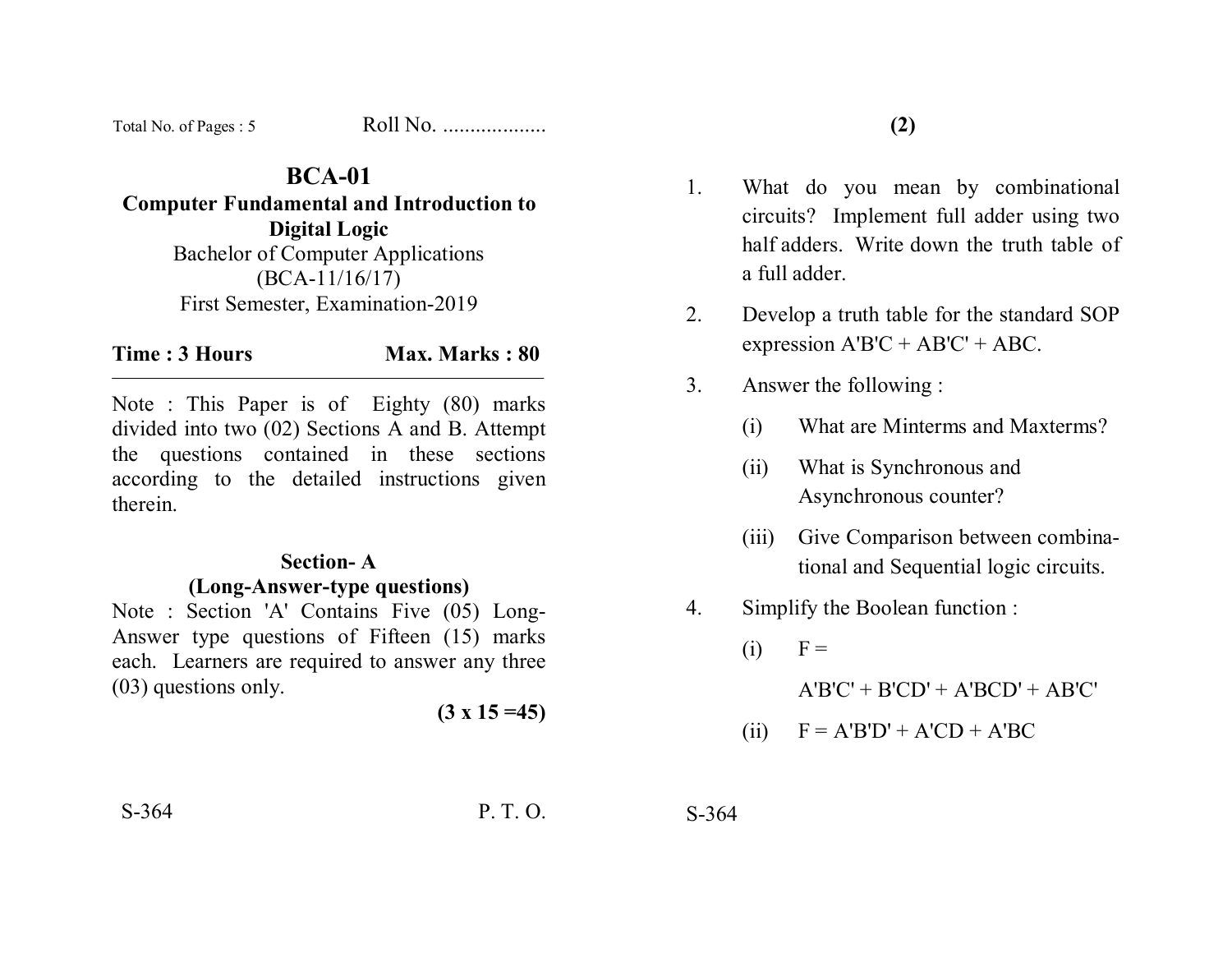- (iii)  $d = A'BC'D + ACD + AB'D'$  where "d" indicates Don't care conditions.
- 5. Explain tabulation method and Simplify the following Boolean function by using Tabulation method.

 $F = \Sigma (0,1,2,8,10,11,14,15)$ 

## **Section - B (Short-Answer-Type questions)**

Note : Section 'B' contains eight (08) Shortanswer type questions of Seven (07) marks each. Learners are required to answer any Five (05) questions only.

#### **(5x7=35)**

1. Explain with figures how NAND gate and NOR gate can be used as Universal gate?

- 2. Explain SOP and POS expression using suitable examples.
- 3. Draw symbol and construct the truth table for three input Ex-OR gate.
- 4. Simplify the following Boolean function by means of the tabulation method  $: F(A, B, C, D, E, F, G)$  =  $\Sigma(20, 28, 38, 39, 52, 60, 102, 103, 127)$
- 5. What are Karnaugh maps? Explain the use of Karnaugh maps with suitable example.
- 6. Explain the different types of multiplexers and demultiplexers and describe advantages and disadvantages of multiplexer and demultiplexer.
- 7. What are flip flops? Explain the different types of flip flops with neat diagrams.

S-364 P. T. O. S-364 P. T. O.